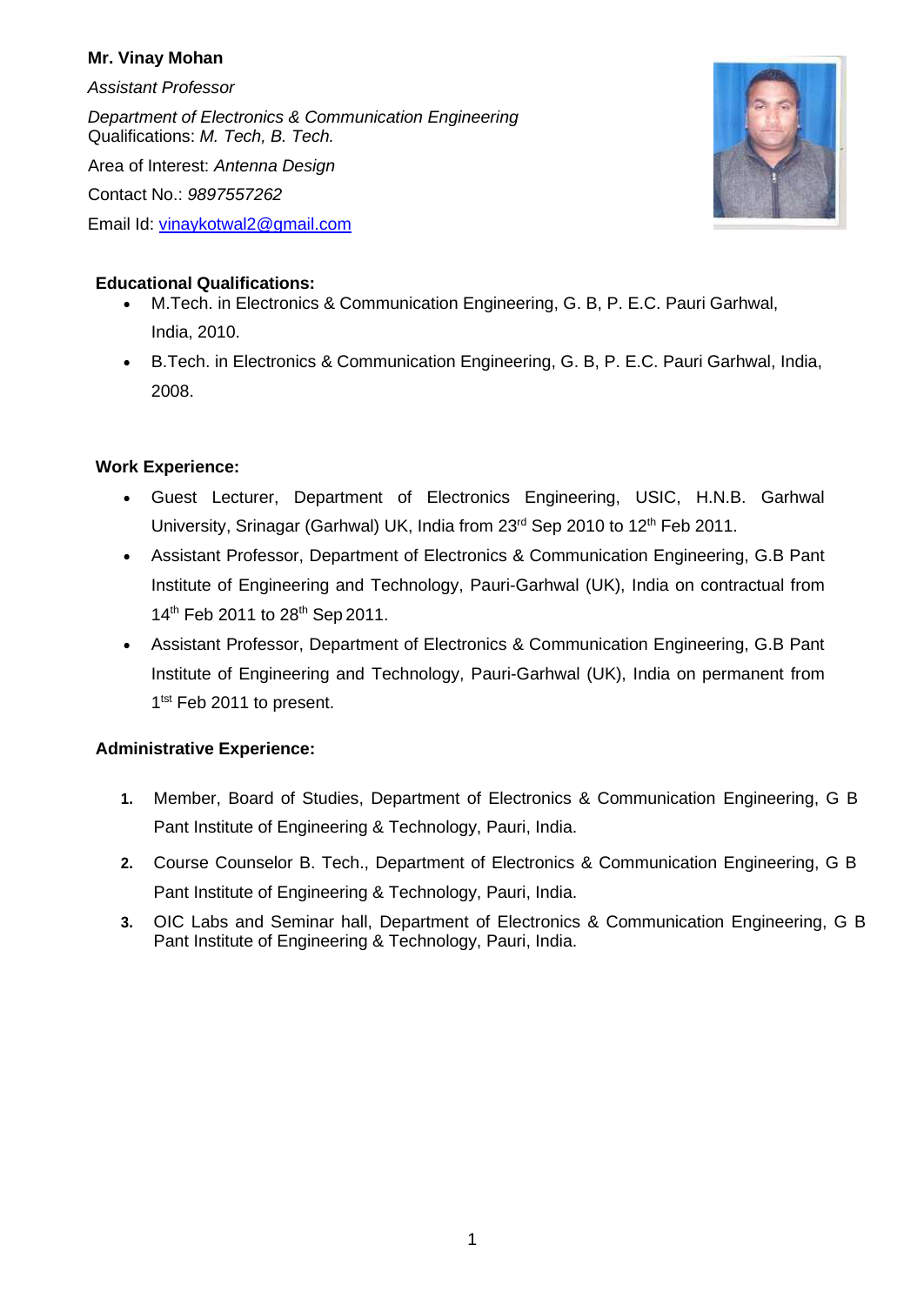## **Subjects Taught:**

- **1.** Basic Electronics Engineering
- **2.** Introduction to Electronics & Communication Engineering
- **3.** Modeling & Simulation of Computer Application
- **4.** Electromagnetic Field Theory
- **5.** Satellite Communication
- **6.** Data Communication & Networks

#### **Area of Research:**

- Antenna Design.
- Nanotechnology Diodes.

#### **Research Publications:**

#### **International Journals:**

**1.** Mr. Vinay Mohan, Dr. A. K. Gautam and Mr. Neeraj Agrawal "**Enhanced Performance Organic Light Emitting diode with Cul:CuPc Composite Hole Transport Layer**,*"* **IEEE Transactions,** 10.1109/TNANO.2020.3019096, 26, Aug 2020.

## **International Conferences:**

1. Member of Hall management committee **"Smart Machine Intelligence And Real-Time Computing"** (SMART COM 2020) Sponsored by **TEQIP-III International Conference**, organized by **GBPIET Pauri,** India, Jun 2020.

#### **National Conferences:**

**1.** Two days National Conference on "**Technological Revolution in Electrical Engineering 2014" (TREE' 14)** through **TEQIP** from 22 May to 23 May 2014, Sponsored by **GB Pant Engineering College Pauri**, UK.

#### **Short-Term Courses/Faculty Development Programmes/Seminars/Conferences Organized:**

**2. Workshop:** One-week workshop on **"Antenna Design, Fabrication and Measurement Technologies"** Nov 25-29, 2019, Department of Electronics and Communication Engineering, **GBPIET, Pauri**.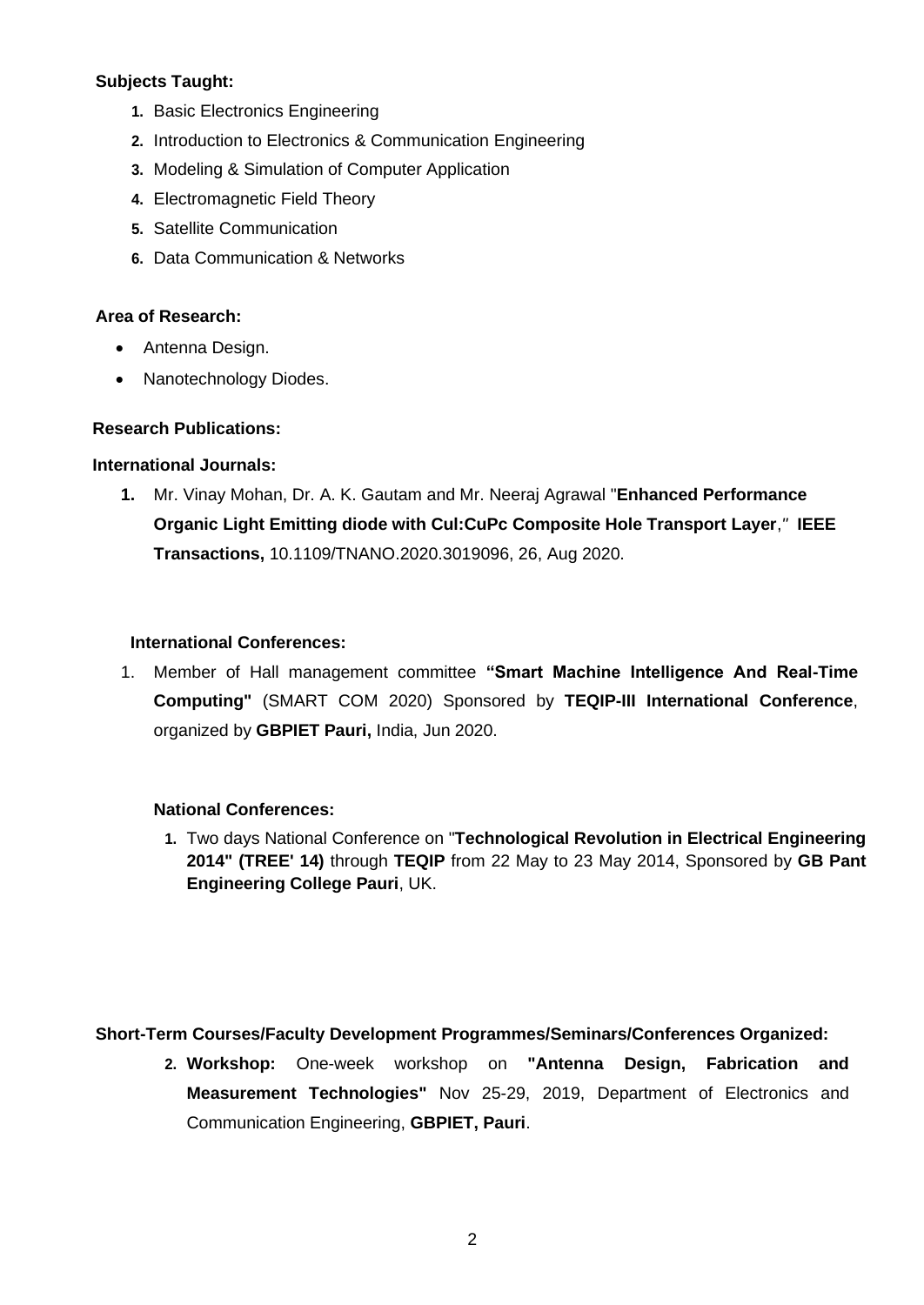- **3. Short-Term Course:** One-Week short term course on "**Induction Training Program"**  recognized by **AICTE** from 8 July to 12 July 2013, Sponsored by **NITTR, Chandigarh**.
- **4.** One-Week short term course on "**Information Technology & it's Impact on Society", (ITIS-2013)** through **TEQIP** from 26 Aug to 30 Aug 2013, Sponsored by **GB Pant Engg. College Pauri**, UK.
- **5.** One-Week short term course on "**ECO-Technology for Sustainable Development", ( ETSD-2013)** through **TEQIP** from 21 Oct to 25 Oct 2013, Sponsored by **GB Pant Engg. College Pauri**, UK.
- **6.** Two days seminar on "**Recent Trends in Electronic Devices and signal Processing"** through **TEQIP-III** from 10 & 11 Oct 2017, Sponsored by **GBPIET Pauri,** UK.
- **7.** Two days seminar on "**Recent Trends in Electrical Engineering with Emphasis on Renewable Energy''** through **TEQIP-III** from November 16 & 17, 2017 organized by **GBPIET Pauri,** UK.
- **8.** One-Week Short Term Course on "**Modeling and Simulation of Advanced Semiconductor Devices & VLSI Circuits"** from June 25 to 29, 2018 Sponsored by **TEQIP** and organized by department of Electronics & Communication **GB Pant Institute of Engg. & Technology Pauri**, UK.
- **9.** One-Week Workshop on "**Active Learning, Autonomy, Academic Governance and R & D"** from 2 to 6 July 2018, Sponsored by **TEQIP-III**, organized by **IIT Roorkee**, UK.
- **10.** One-Week Short Term Course on "**Emerging Trends And Technology in Internet of Thing (IOT) and Cloud Computing"** from 10 to 14 September 2018, Sponsored by **TEQIP**, organized by **GBPIET Pauri,** UK.
- **11.** One-week short-term course on **"FPGA and Mentor Graphics Tool"** Oct 10-14, 2019, Department of Electronics and Communication Engineering, **GBPIET Pauri,** UK.
- **12.** One-week short term course on **"Digital Marketing and E-Commerce through ICT"** recognized by AICTE from 29 Oct to 02 Nov. 2018, Sponsored by **NITTR, Chandigarh.**
- **13.** One-week short term course on **"Advances In Materials & Manufacturing"** sponsored by TEQIP from 24 to 28 December 2018, Department of Mechanical Engineering, **GBPIET Pauri,** UK.
- **14.** One-week short term course on **"Emerging Technologies And Soft Computing Techniques For Combating Climate Change And Sustainable Development"** sponsored by TEQIP from 11 to 15 November 2019, Department of Civil Engineering, **GBPIET Pauri,** UK.